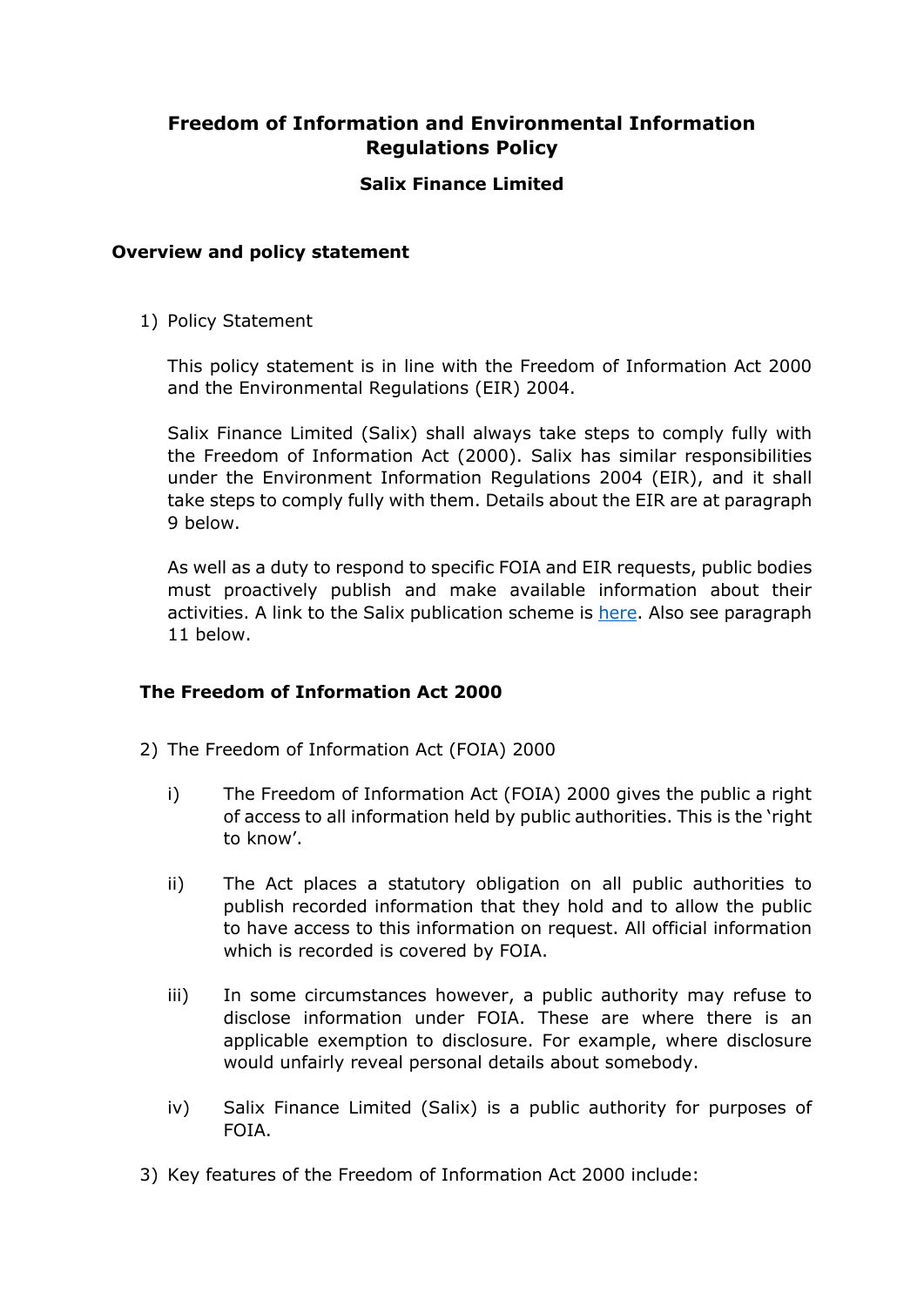- A public right of access to information held by public authorities.
- Some information may be exempt from disclosure.
- Where information is potentially exempt, the public authority will determine whether to disclose the information or not by applying a public interest test. Public interest test is provided for in section 2 of the Act. It states that where '…in all the circumstances of the case, the public interest in maintaining the exemption outweighs the public interest in disclosing the information', then that information shall be withheld. Absolute exemptions on the other hand are not subject to a public interest test.
- Making a request under FOIA.
- Costs and fees.
- The 'advice and assistance' duties falling to public authorities.
- 4) This policy shall apply to all Salix staff and staff working on behalf of Salix. This includes all permanent members of staff, contractors, all temporary and contract workers and to any 3<sup>rd</sup> party organisation engaged by Salix. The policy also applies for the benefit of members of the public who request information from Salix under FOIA or the EIR.
- 5) Information requested under this policy shall be made available as follows:
	- i) For a request to be dealt with according to the Freedom of Information Act, it must:
		- Be in writing (letter or email).
		- Be in the requester's name and it must contain their address for correspondence. This may be an email address.
		- The request must describe the information requested. If the description is unclear or ambiguous, Salix will request clarification prior to processing the request. There is however no requirement to say why the information is requested.
		- As far as Environmental Information Regulations requests are concerned, these may be made verbally or in writing. See paragraph 10 below for more details.
	- ii) FOIA requests must be under the requester's name. The requester may also be a company. There is no requirement on the requester to state that they are making a FOIA request nor do they have to refer to the legislation directly, although it will help Salix where they do so.
	- iii) The Information Commissioner's Office (ICO) has clarified that requesters must give their real name when making a FOIA request.
	- iv) The FOIA and EIR are overseen by the Information Commissioner. The Commissioner monitors compliance with the Act and the EIR and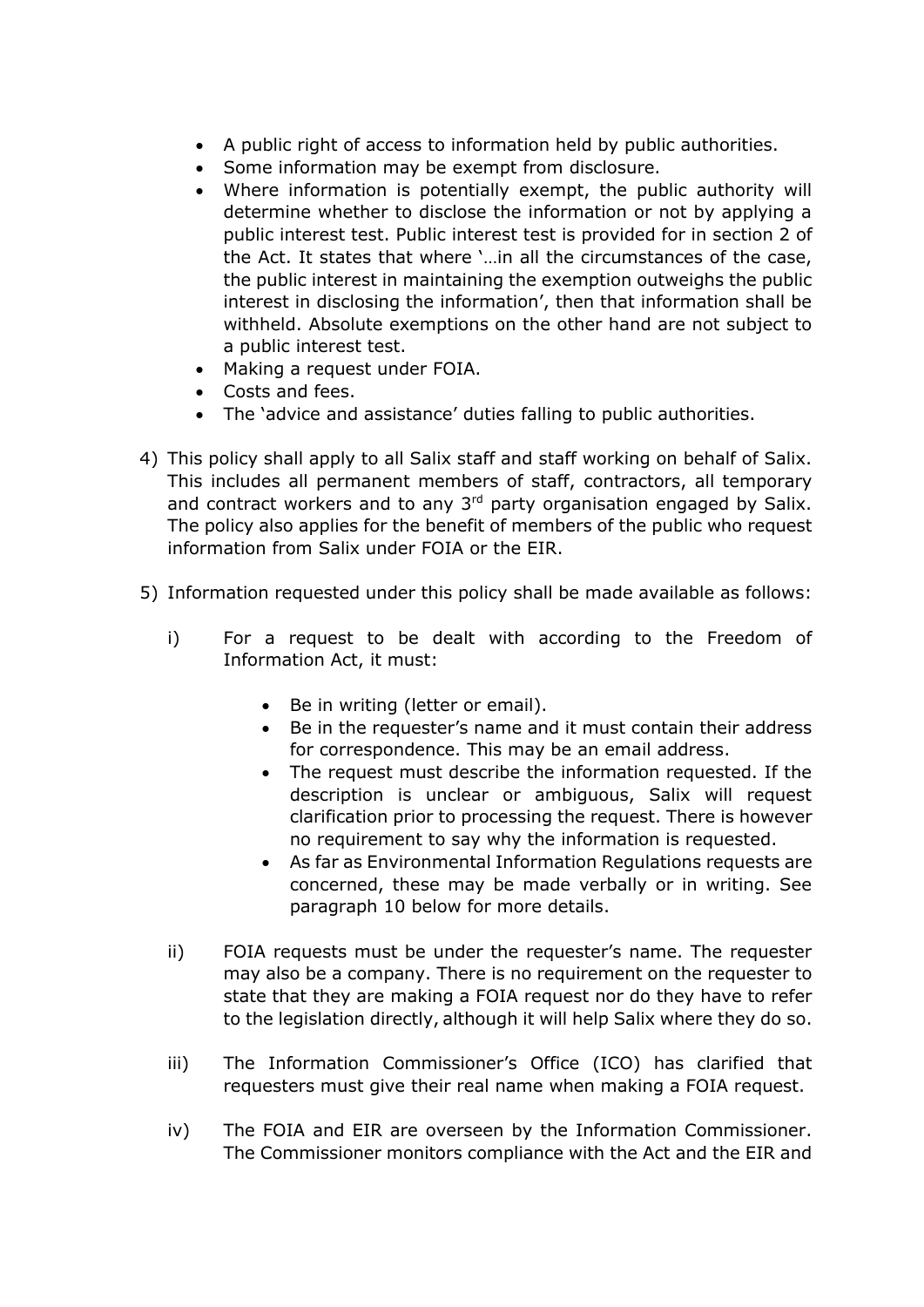has powers to sanction any non-compliance and to ensure that public authorities comply with them.

- 6) Timelines for compliance
	- i) The statutory timeframe to comply with an FOIA request is 20 working days following receipt. Salix's procedures are designed to comply promptly with all information requests. Where it is necessary to clarify a request with the requester, Salix will suspend the until the requester has provided the clarification.
	- ii) Occasionally Salix may need more time to consider and process a request, this may be where a request is complex for instance. Where this is the case, Salix shall explain why and provide a revised timeframe to respond of no later than 40 working days from the date on which we first received the request.
	- iii) Where Salix does not hold the information requested, it will inform the requester. In such an instance Salix may be able to tell the requester that another public authority holds the information, or it may transfer the request on the requester's behalf. This is in line with Salix's duty under the FOIA to provide advice and assistance.
- 7) Exemptions
	- i) The FOIA also provides that some information is exempt from disclosure. It may in certain circumstances be appropriate to apply an exemption to the information requested and decline to disclose.
	- ii) The exemptions to disclosure include where information is of a sensitive commercial nature or where the information is of a personal nature and would unfairly reveal personal details about somebody else. There are several others. Information which would prejudice the effective conduct of public affairs is another example.
	- iii) Salix shall let the requester know where information is exempt information. Salix shall at the same time inform the requester of the procedures for making a complaint about how it may have discharged its duties in relation to the requester's rights under the FOIA Act.
	- iv) Salix may also refuse requests that are vexatious or where a request exceeds the costs limit for processing them.
	- v) Generally, Salix does not charge for providing information, but we retain the right to do so where the cost of processing a request exceeds £450 in terms of staff time and disbursements. The £450 is calculated as 18 hours of staff time based on an hourly rate of £25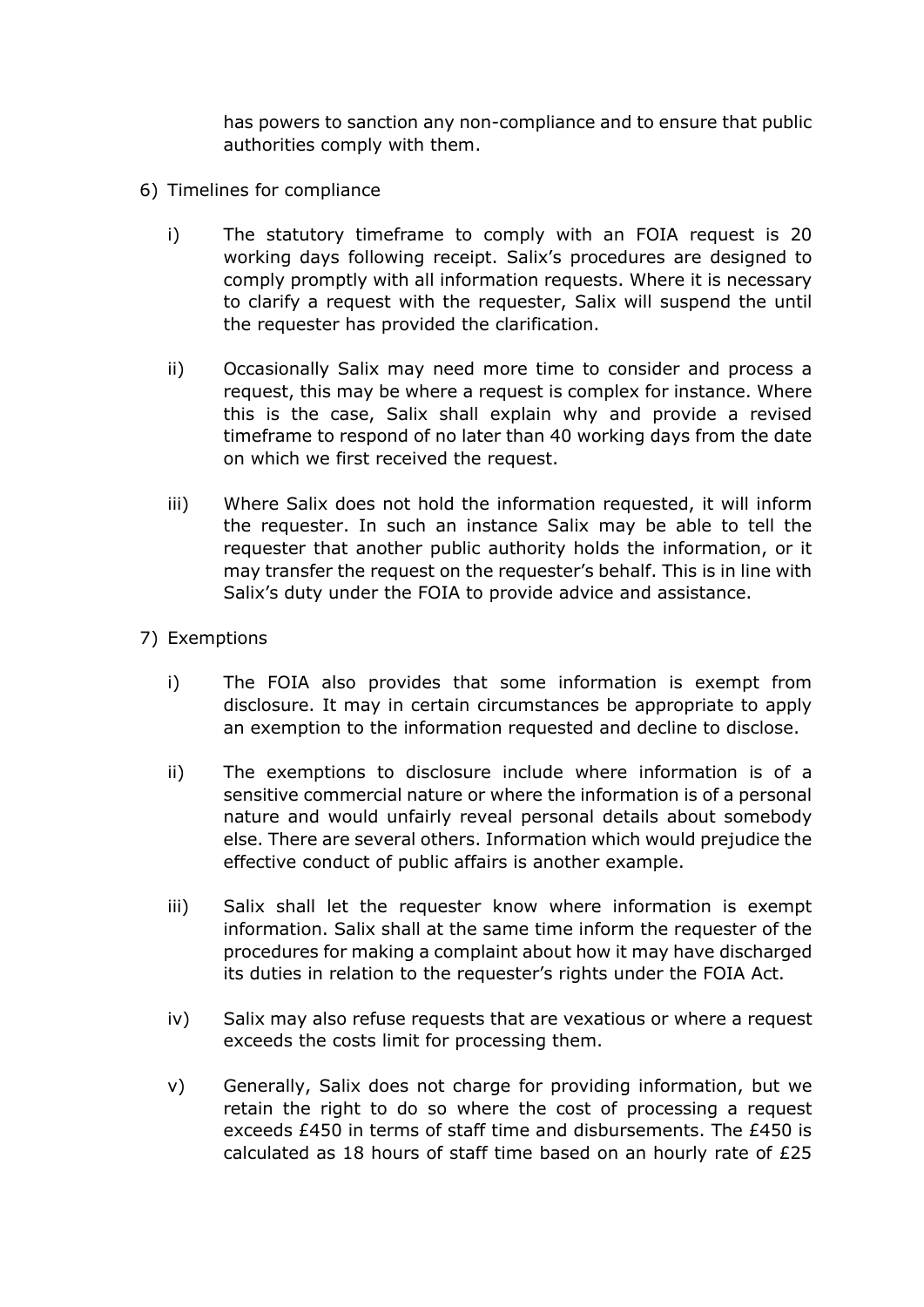per hour based on the Freedom of Information and Data Protection (Appropriate Limit and Fees) Regulations 2004.

- vi) Where a request is vexatious or is a near identical request to a previous request, Salix shall inform the requester in writing that it is refusing the request and explain why. It shall also notify the requester of the Salix internal review process and of the requester's right under the FOIA to complain to the ICO.
- 8) Consultation with Third Parties
	- i) In some instances, disclosure of information in response to a FOIA request may affect the legal rights of someone else (a third party). An example may be where the information requested is personal data as defined by the Data Protection Act 2018.
	- ii) Where disclosure of information cannot be made without the consent of a third party, Salix may contact that third party for their consent or/and views which may assist. Salix shall decide ultimately whether to disclose the information or not.
	- iii) Where however it would not be practicable to seek the third party's consent Salix will not do so. In such a circumstance Salix will consider the most appropriate course of action to take.

### **Environmental Information Regulations (2004)**

- 9) Environmental Information Regulations (2004)
	- i) The Environmental Information Regulations (2004) also give a right of access to official information. The regulations deal specifically with environmental information. That is information relating to decisions, activities and policies that may have an impact on the environment.
	- ii) All public authorities have a statutory obligation to publish the environmental information they hold and to allow public access on request.
	- iii) Several of the paragraphs above regarding FOIA requests are also relevant to how we process requests to us made under the Environmental Information Regulations (EIR).
	- iv) Salix will process all environmental information requests in accordance with the EIR. The method by which the public may make an EIR corresponds to a FOIA requests, discussed above at paragraph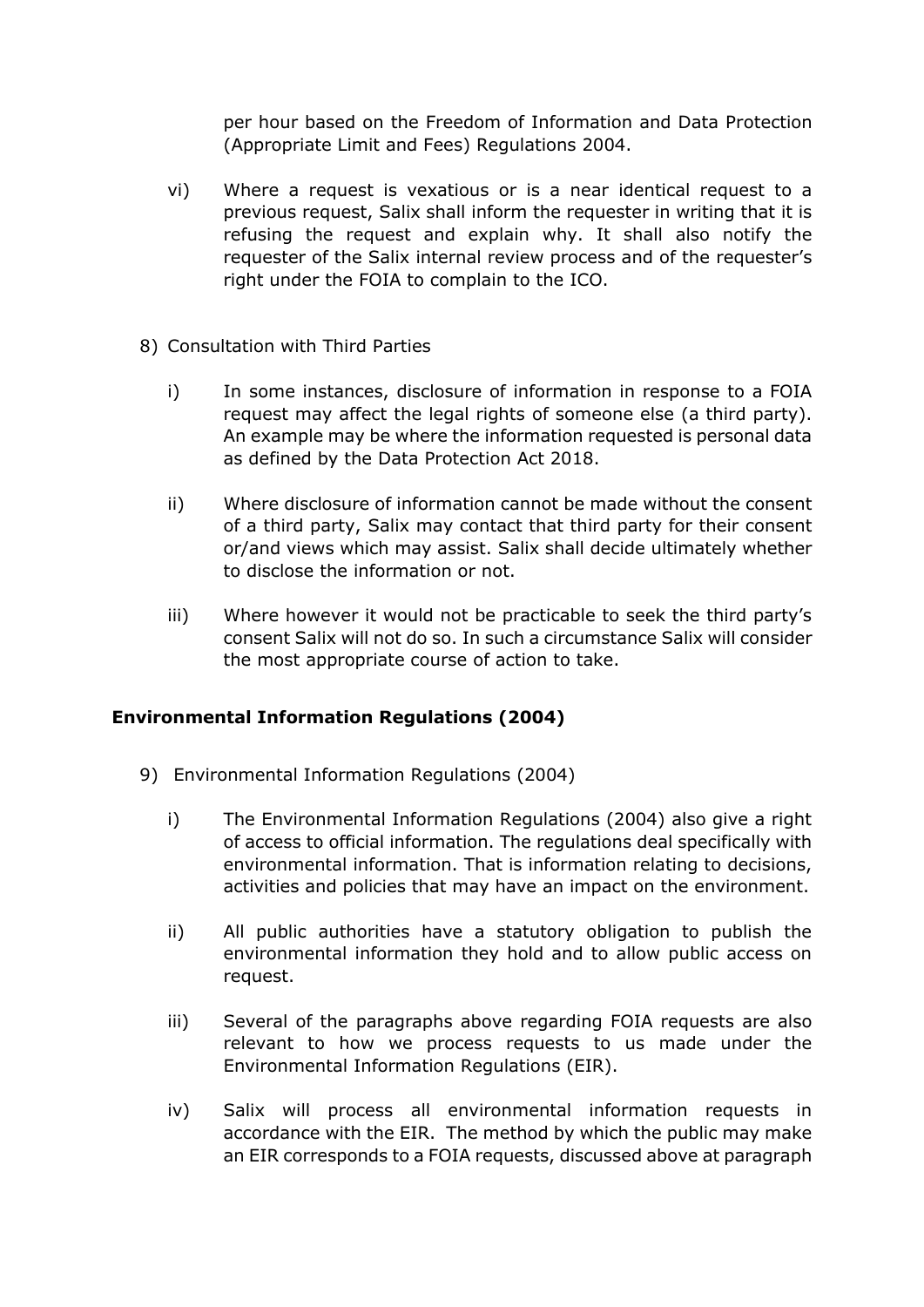5. Unlike a FOIA request however, an EIR request need not be in writing. It may be made verbally.

- v) Like FOIA, there are also exceptions to the duty to disclose environmental information under the EIR. A public authority may in some instances refuse to disclose EIR information. For example, the EIR recognises that some request may be 'manifestly unreasonable'. Such requests may be refused.
- vi) The timeline within which to process an EIR corresponds with FOIA requests, 20 working days following the day of receipt. See paragraph 6 above for more information about compliance timelines and when time may be extended.
- vii) In line with under duties under the EIR, Salix routinely publishes environmental information on its website.

### 10) Formal Complaints

- i) If a requester is not happy with the response or the way in which Salix has handled their request under FOIA or the EIR, they may ask for a review.
- ii) A requester may request a review by writing to the officer who sent the response or by writing to the complaints officer at [complaints@salixfinance.co.uk.](mailto:complaints@salixfinance.co.uk) Salix may ask the requester to explain why they are not satisfied. Salix shall then arrange for a review by a senior manager and confirm the outcome.
- iii) Where the requester is still not happy after the review, they may ask the Information Commissioner to investigate. More information is available on the Commissioner's website [www.ico.org.uk](http://www.ico.org.uk/) or may be made available by writing to the address below. The Commissioner may either uphold or overturn our decision.

Information Commissioner's Office Wycliffe House, Water Lane, Wilmslow, Cheshire SK9 5AF

Telephone: 0303 123 1113 or 01625545745

- 11) A Publication Scheme
	- i) The Freedom of Information Act makes it a duty for public authorities to routinely publish information about what they do. Public